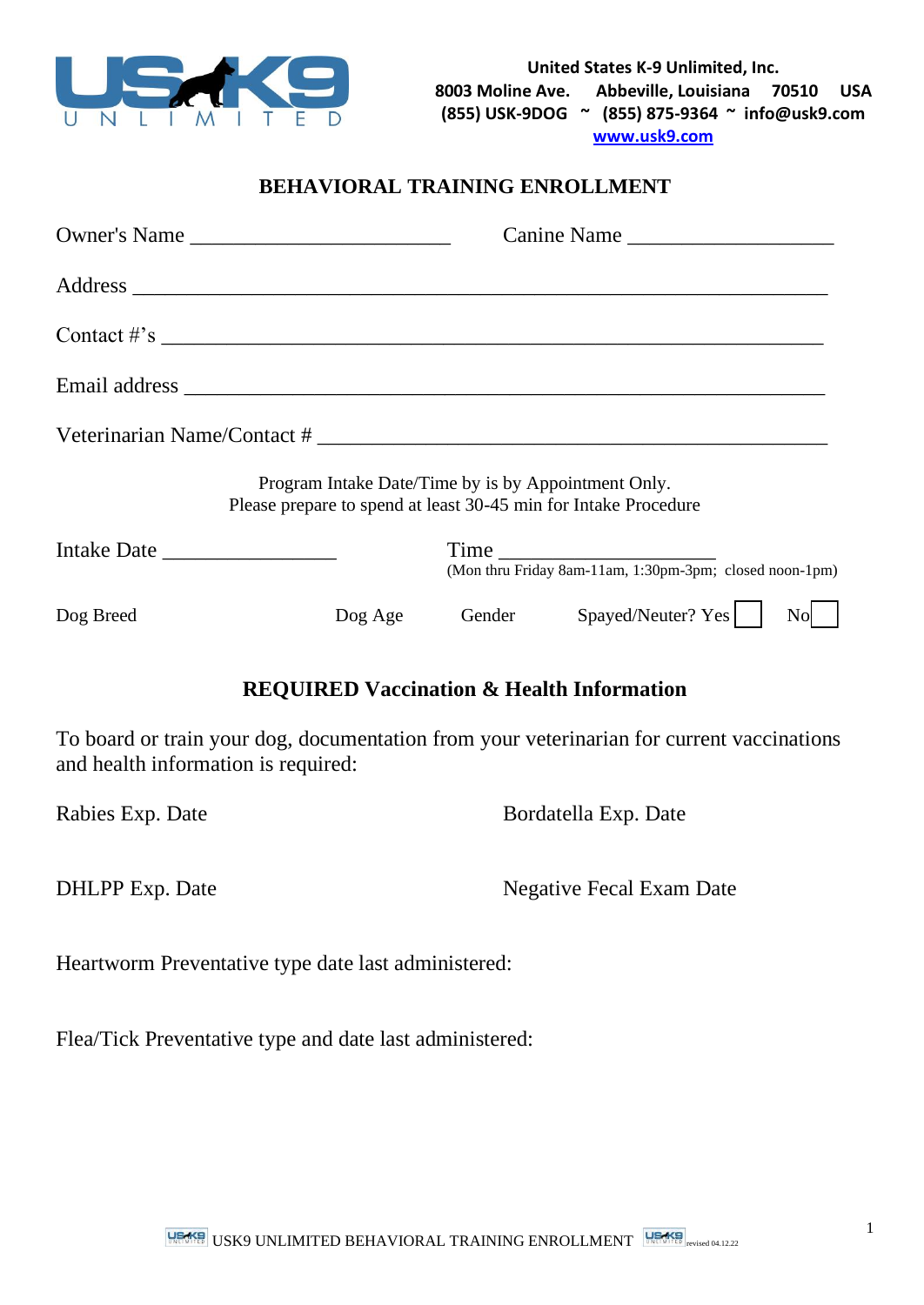### **SELECT YOUR TRAINING PROGRAM**

## **PUPPY HEAD START PROGRAM**

**30-Day Board & Train Program**

*(based on dogs learning curve the course may be completed before or after that time)* Focus: Imprint all of the skills needed to get a head start on manners and beginner commands Sets a system for crate & potty training Age Group Requirement: 8 weeks thru 5 months **Program Price: \$895**

Program Fundamentals Focusing On: **Sits ~ Downs ~ Recalls ~ Polite Leash Walking ~ Crate Potty Training Imprinting**





## **LEVEL I – BASIC OBEDIENCE**

**30-Day Basic Board & Train "ON LEASH" Program**

*(based on dogs learning curve the course may be completed before or after that time)* Training Skills Taught: Sit, Down, Walk on Leash, No Pulling, No Jumping, and Recall on Leash Age Requirement: At least 6 months

*\*\*These are all taught on a 6ft-training leash\*\** **Program Price: \$1,795**

Program price includes: Initial consult session Go-home lesson 2 follow-up lessons (to be scheduled within 30 days from the go-home lesson)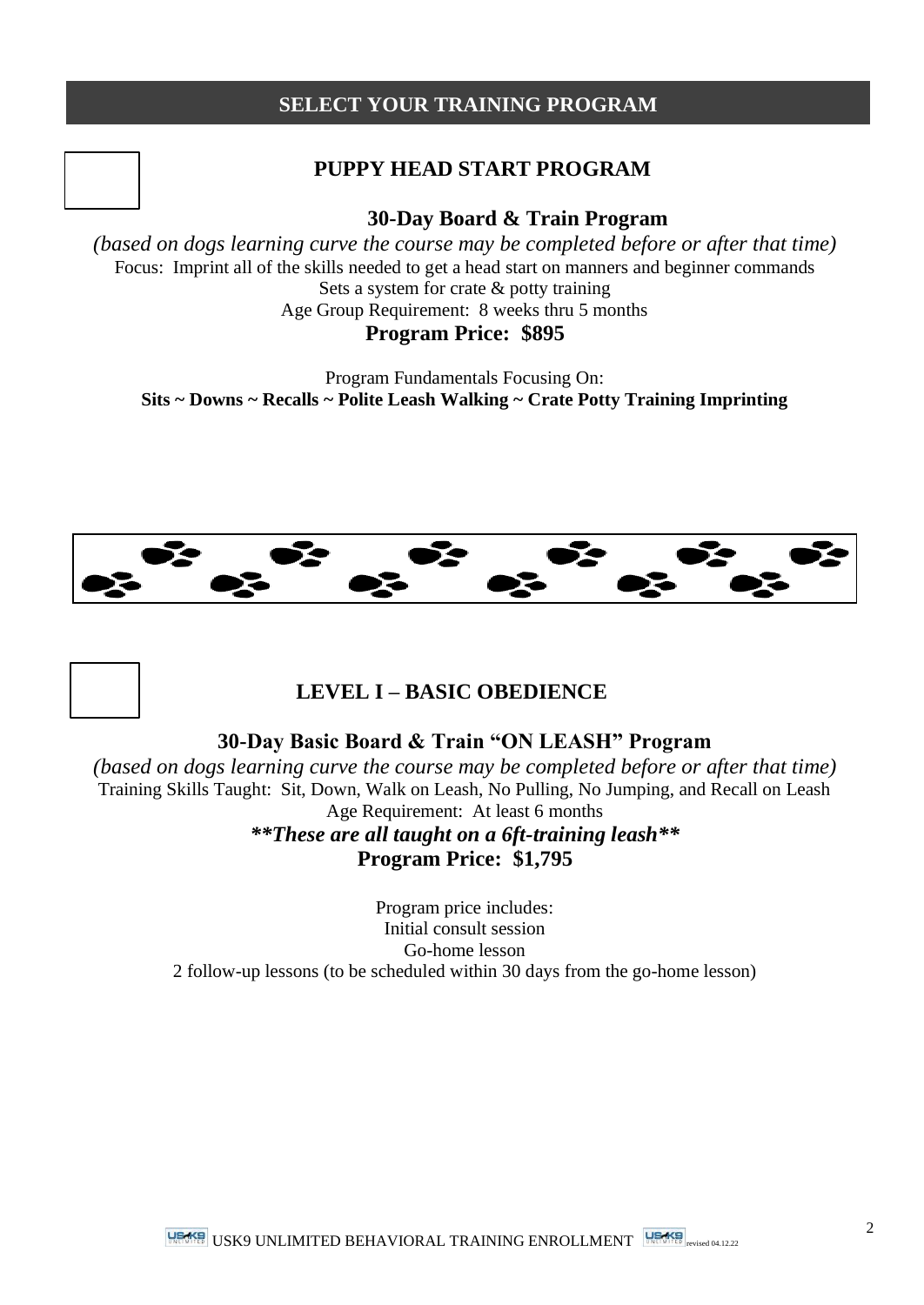

## **LEVEL II – ADVANCED OBEDIENCE**

### **45-Day Basic Board & Train "OFF LEASH" Program**

*(based on dogs learning curve the course may be completed before or after that time)* Requirements: At least 12 months of age and prior completion of Level 1 – Basic Obedience Program Training Skills Taught: Sit, Down, Walk on Leash, No Pulling, No Jumping, and Recall off Leash 20-ft *\*\*These are all taught with an Electronic Training Collar\*\** **Program Price: \$2,695**

Requirements:

- 1. At least 12 months of age
- 2. Completion of Level I Basic Obedience Program

Program price includes: Level I – Basic Obedience Program Remote Training Collar with Remote Initial consult session Go-home lesson 3 follow-up lessons (to be scheduled within 30 days from the go-home lesson)



## **LEVEL 3 – PERSONAL/HOME PROTECTION PROGRAM**

#### **45-60 Day Board & Train Personal Protection Program**

*(based on dogs learning curve the course may be completed before or after that time)* Training Skills Taught: Sit, Down, Walk on Leash, No Pulling, No Jumping, and Recall off Leash 20-ft, Civil Agitation, Apprehension, Arm Bites, Leg Bites, Bite Suit, Sleeve

#### **Program Price: \$3,795**

Requirements:

- 3. At least 12 months of age
- 4. Completion of Level I Basic Obedience Program
- 5. Completion of Level II Advanced Obedience Program

Program price includes:

- 1. Level I Basic Obedience Program
- 2. Level II Advanced Obedience Program
- 3. Remote Training Collar with Remote
- 4. Initial consult session
- 5. Go-home lesson
- 6. 3 follow-up lessons (to be scheduled within 30 days from the go-home lesson)

USK9 UNLIMITED BEHAVIORAL TRAINING ENROLLMENT USK9 revised 04.12.22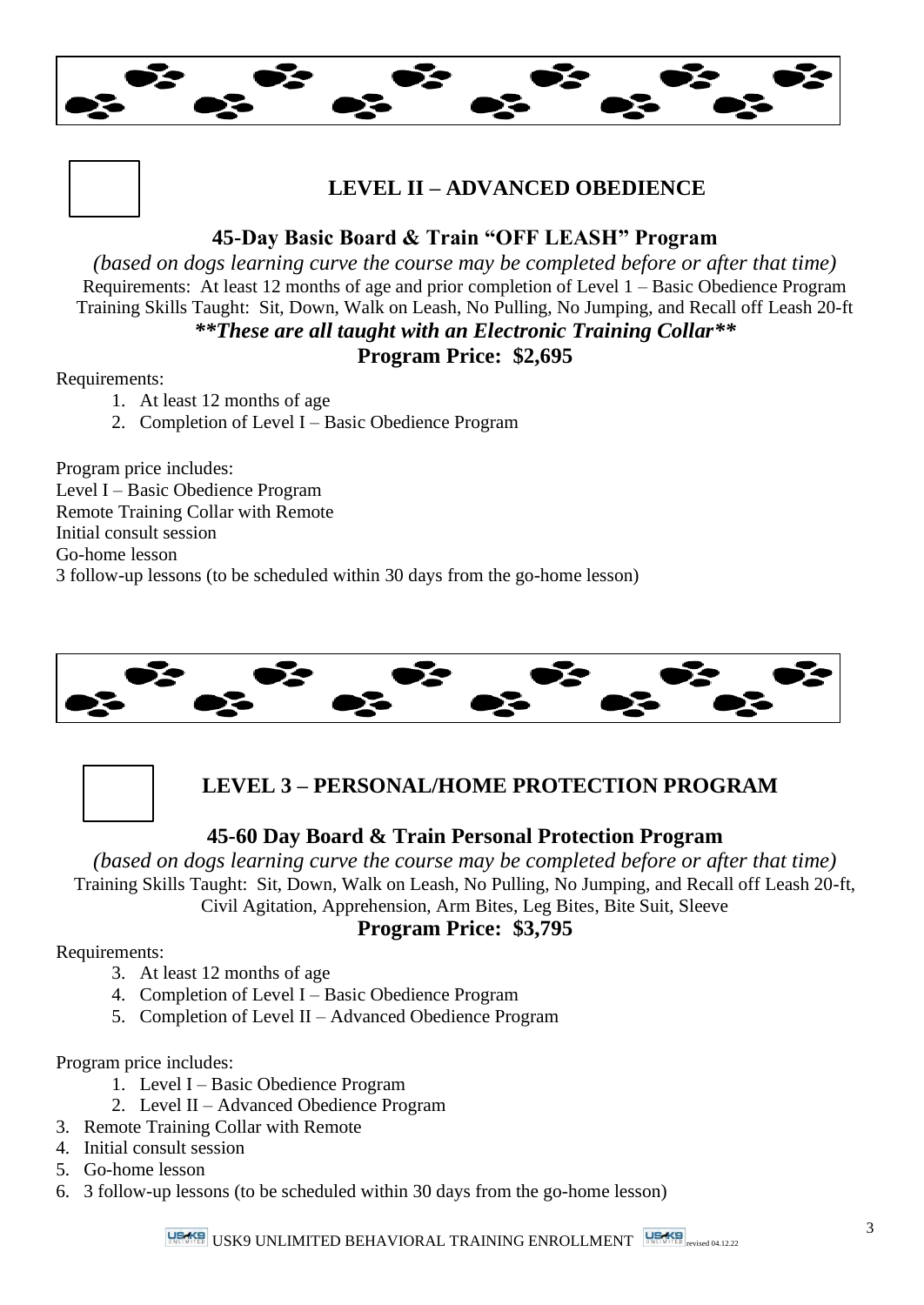



## **SPECIALIZED BOARD & TRAIN PROGRAMS FOR PROBLEMATIC BEHAVIORAL ISSUES**

#### **45-90 Day Board & Train Problematic Behavioral Program**

All specialized behavior modification programs have a **minimum** 60-day evaluation and rehabilitation stay. Average stays are 60-90 days. In more complex and serious cases dogs can be in our program for up to 12 months. Behavior Modification Program is designed to expose the unwanted behaviors, identify the root of the unwanted behavior and restore confidence and teach the dogs how to interact in the family environment as well as pubic situation. \*\*Specialty program prices will sometimes vary by each case.

## **Program Price: \$4,500.00- \$6,000.00**

#### **(+ each additional needed weeks post 90 days \$500)**

Program price includes:

- 1. Behavior Modification evaluation
- 2. Construct a custom rehabilitation plan to suit family's needs and concerns
- 3. Create a clear way to communicate with your dog to comply in environments and execute commands.
- 4. Social exposure in every situation described in our consultation and the perfect dog list
- 5. All tools and equipment needed to communicate with your dog. (leash, collars, eCollar)
- 6. A maintenance program to ensure reliability and confidence with the new family dynamics.

## **SPECIALIZED BOARD & TRAIN PROGRAMS FOR PROBLEMATIC BEHAVIORAL ISSUES**

(check all that apply)

|               | >> Aggression toward humans              |
|---------------|------------------------------------------|
|               | >> Aggression toward other dogs          |
|               | >> Resource Guarding                     |
|               | >> Fear Aggression                       |
|               | >> Separation Anxiety                    |
|               | >> Confirmed bite history, No. of bites. |
| $\rightarrow$ | Rescue dog (Unknown life history)        |
|               |                                          |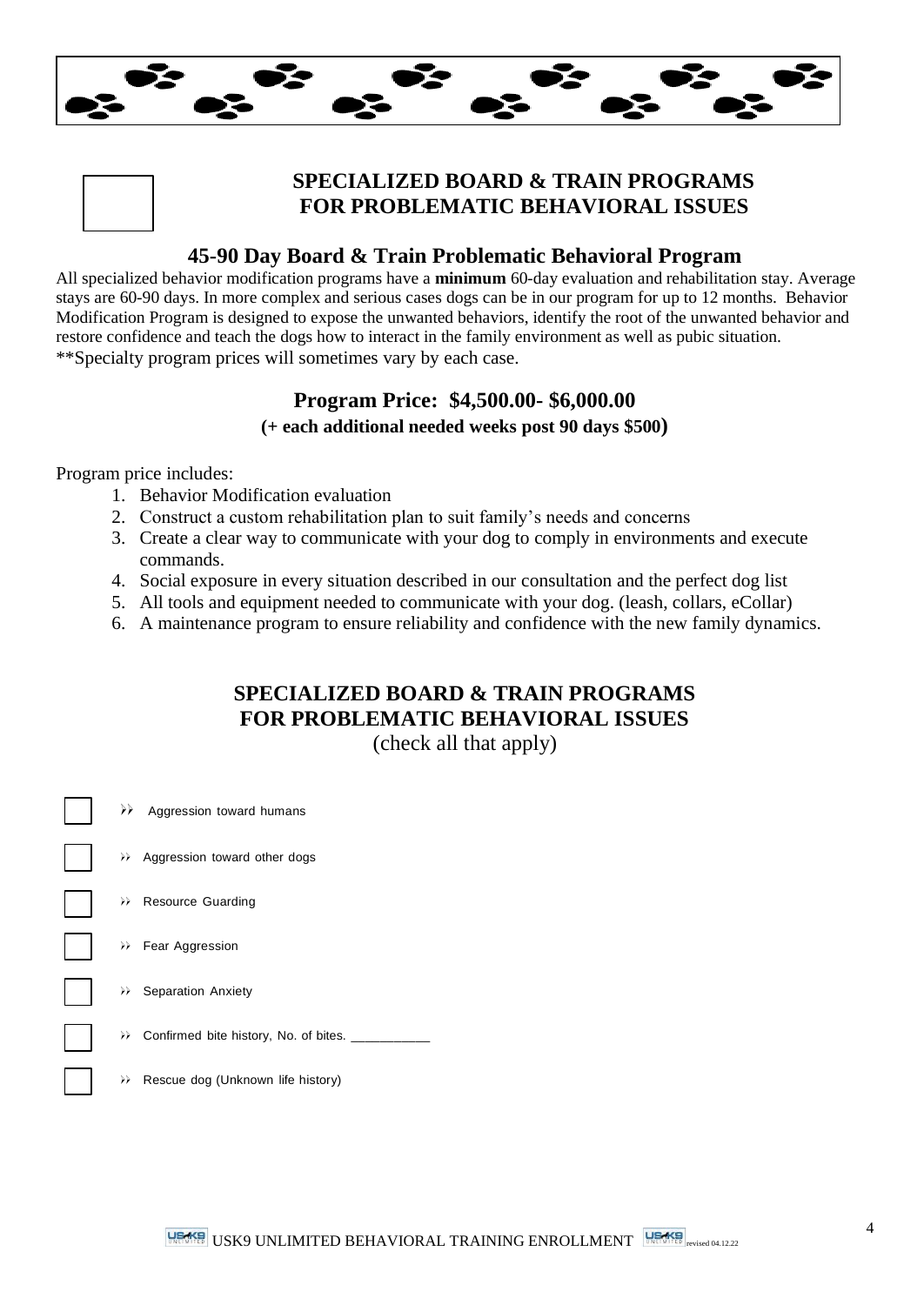## **BREAKDOWN:**

- The In Kennel Evaluation  $\sim$  We live with your dog to experience the unwanted behavior first hand
- The Provoking  $\sim$  We test the dog's thresholds to see how and what makes them react or bite
- The Acceptance  $\sim$  We expose the dog to a better way to resolve being uncomfortable and never bite
- Problem Solving  $\sim$  We teach the dog through the environment how to make better choices
- Structured Problem Solving ~ Here the dogs learn what behavior works when distracted or fearful
- Multiple Handler Reliability  $\sim$  The dog learns no matter who handles them, the rules are the same
- The Pre Go-Home Test  $\sim$  How well the dog performs with the family to strengthen the dog's skills
- The Clean  $Up \sim$  Install minor adjustments to fit the new family dynamics and quick details

**After completion of our training program and the go-home lesson, we recommend a 3-week adjustment period for owners to practice with their dog at home. This 3-week period is essential for a successful transition to your new lifestyle. We will consult by phone/email as needed.** 

**During this adjustment period, we highly recommend the owners take advantage of the included follow-up sessions. We want to ensure that when the dog gets home, the owners are educated on maintaining the Level of Training that has been put on their dog. We don't want the dog to regress as it is natural for the dog to challenge their owner when they come back at home.**

**We offer ongoing Maintenance Training and Refresh Training. Schedule ongoing training sessions with us monthly or quarterly so we can make sure your dog continues to excel.**

**Congratulations on making the best decision possible for your Canine Companion. Thank you for choosing USK9 and we welcome you to THE USK9 FAMILY!**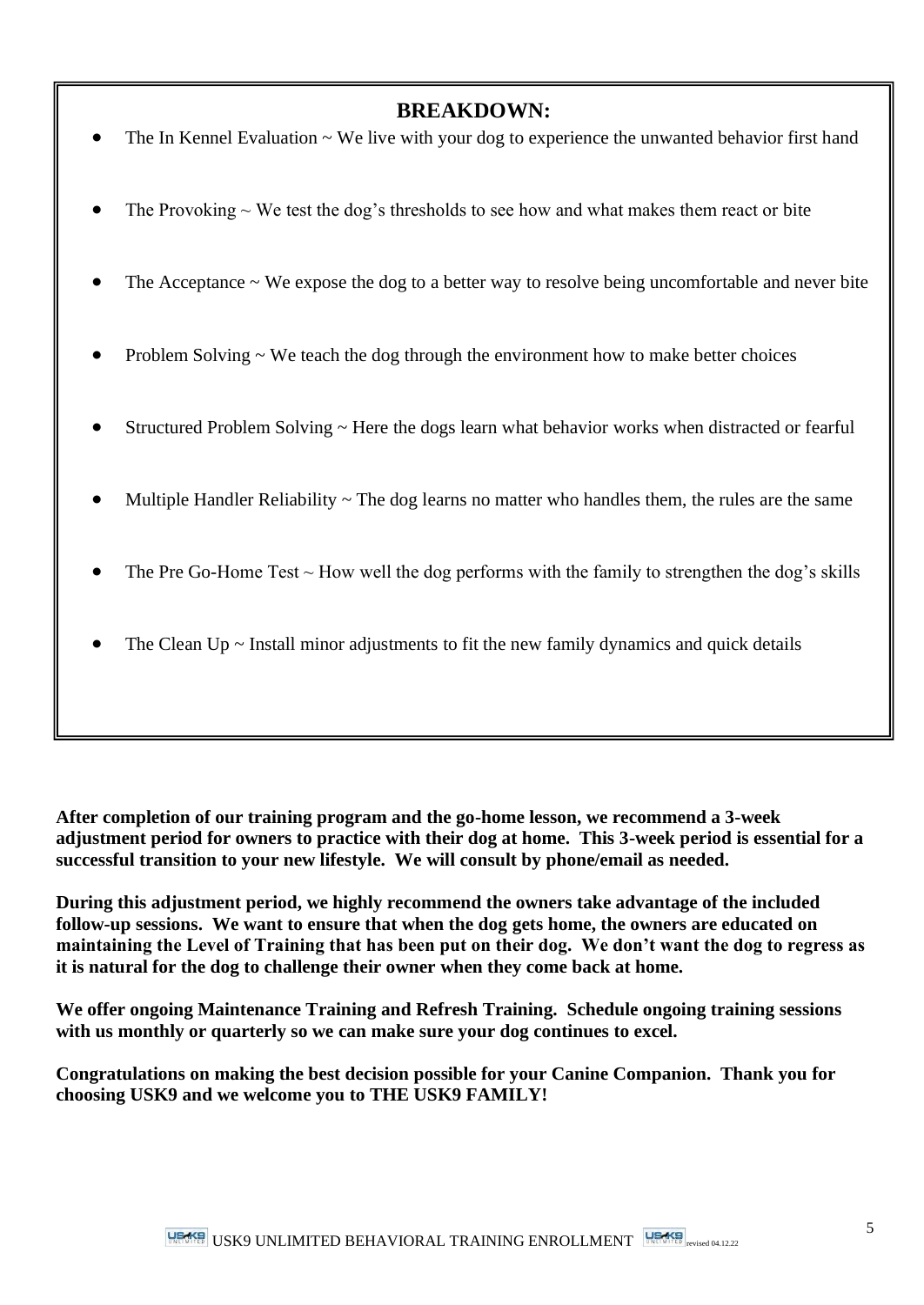

Please take the time to detail a normal day/evening at your home. Any children? Other pets/animals? Do you take your dog along with you on errands or walks? What is important to you about this program and what do you want your USK9 Trainer to know about your dog? List what a perfect dog would be for you and your family.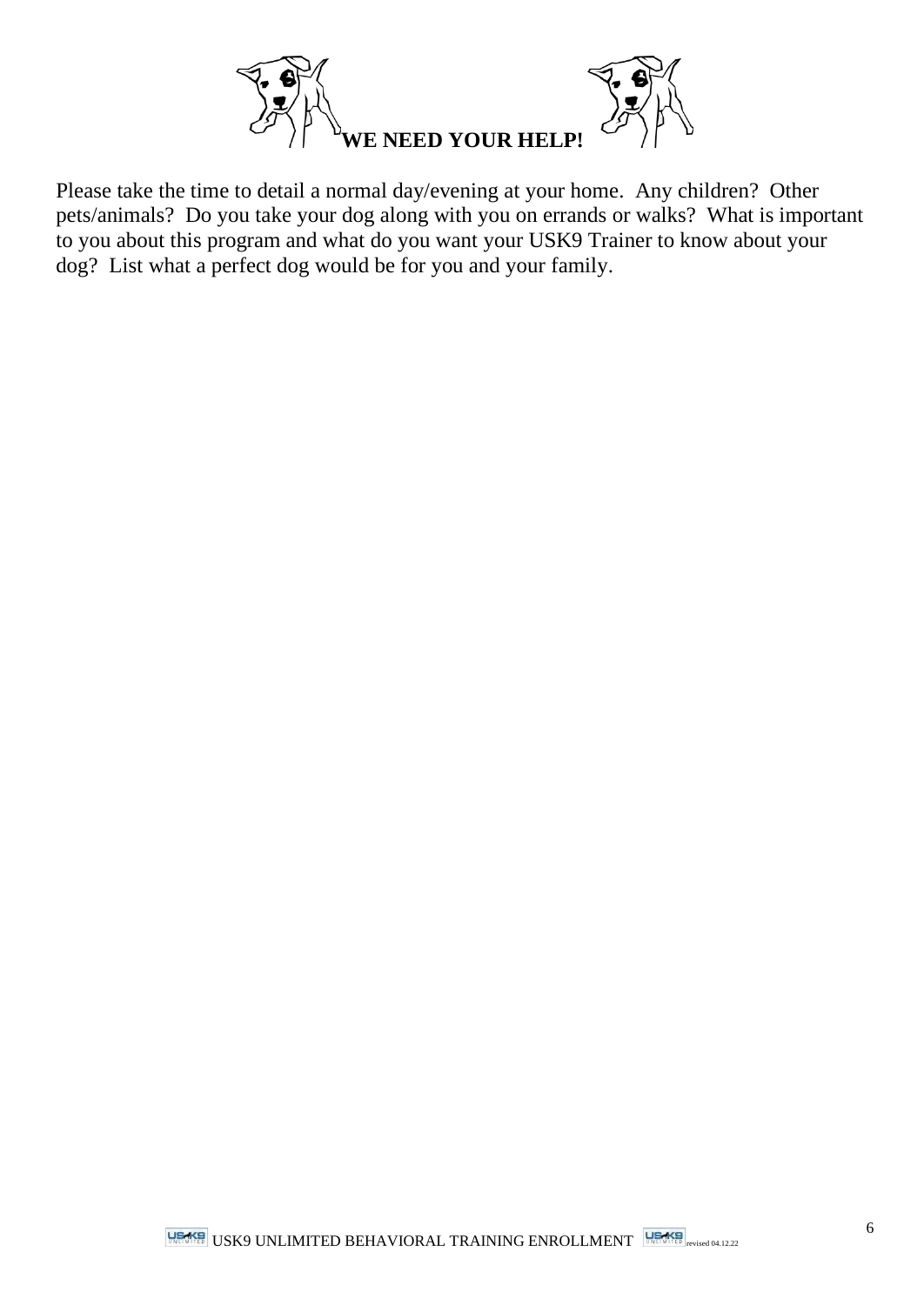# **PHYSICAL DOG INSPECTION**

(to be completed by USK9 associate)



| <b>FRONT</b> |  |
|--------------|--|
|              |  |
|              |  |
|              |  |
|              |  |



| <b>REAR</b> |
|-------------|
|             |
|             |
|             |
|             |
|             |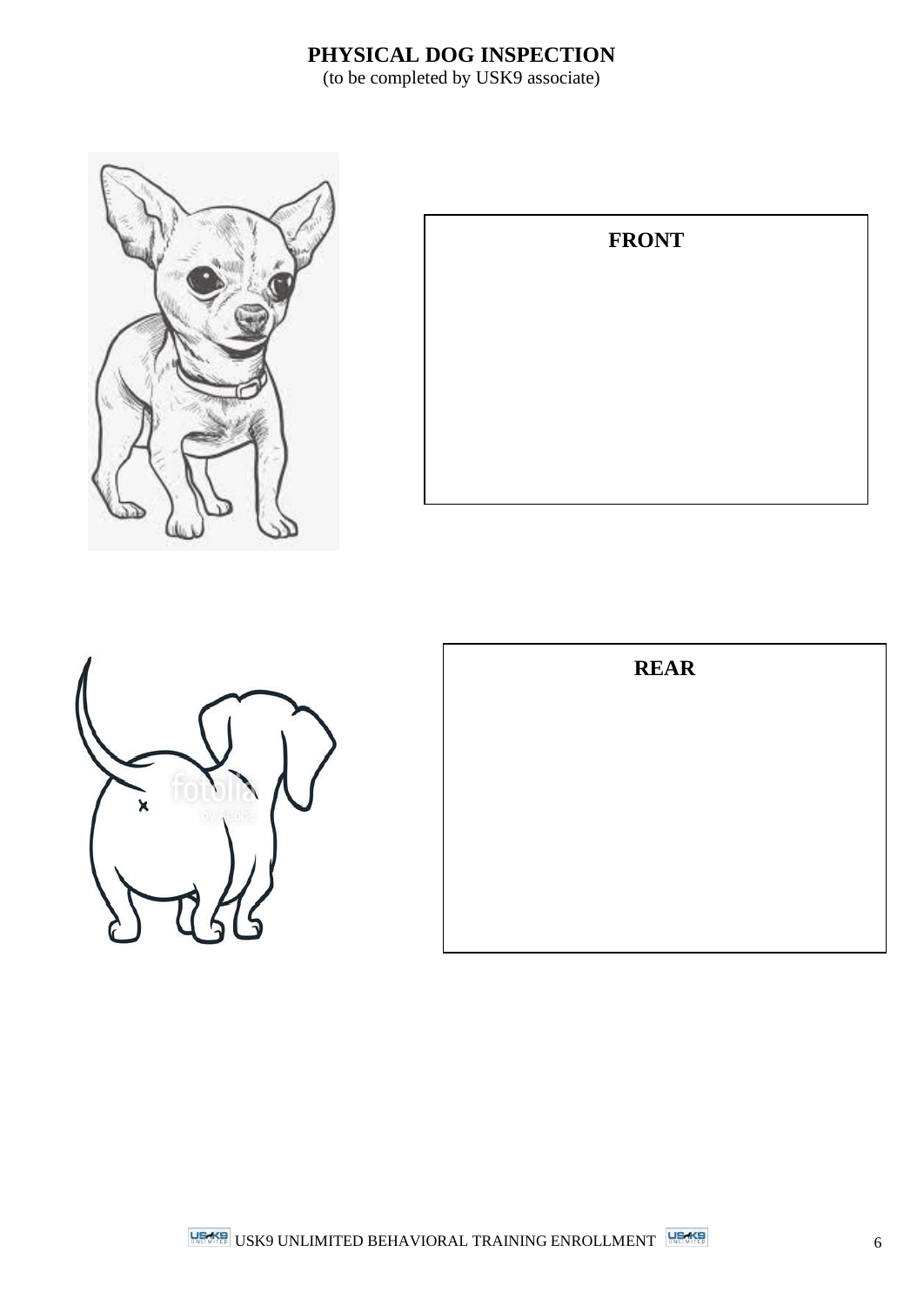

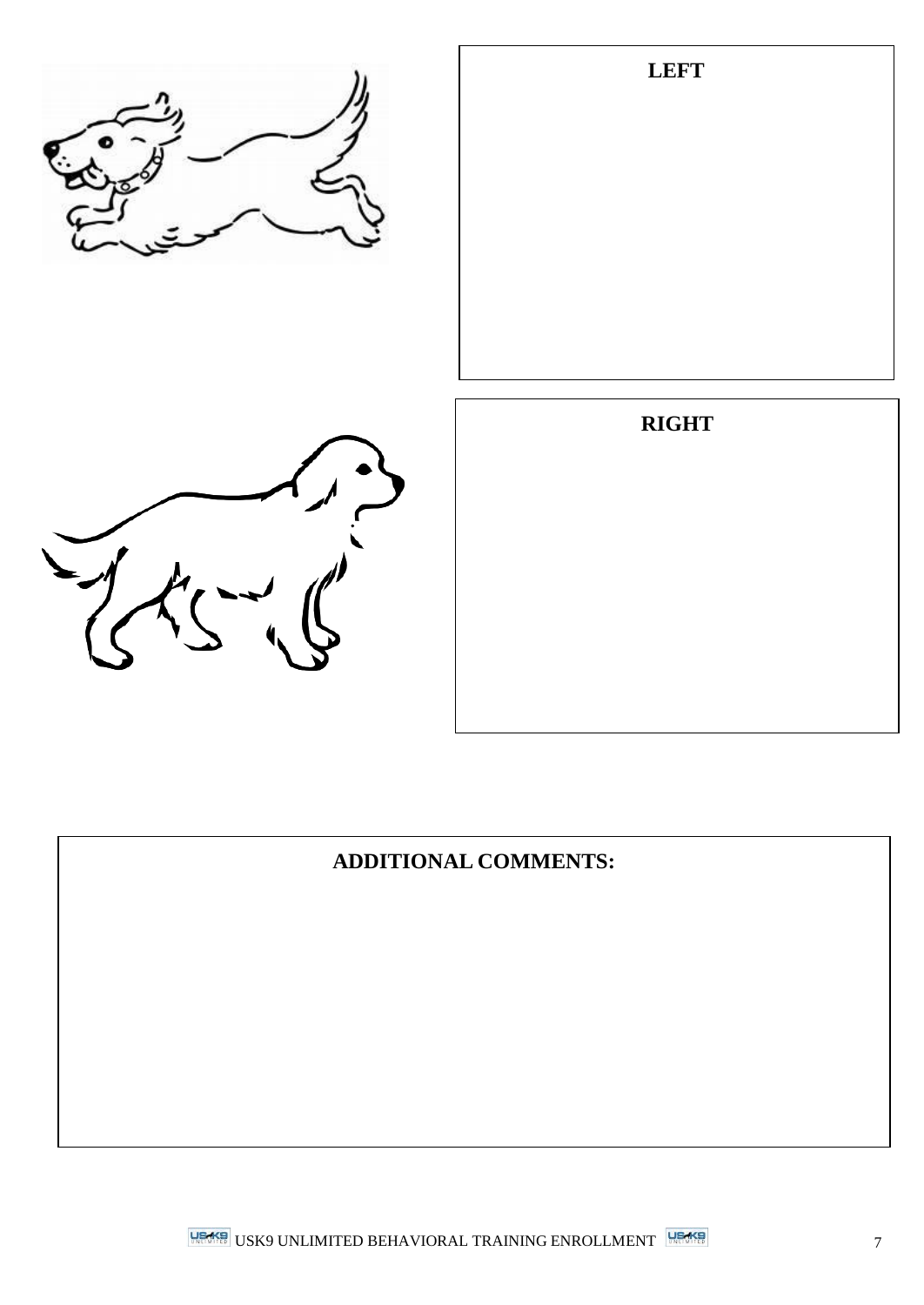### **WHAT TO EXPECT DURING THE FIRST 3 WEEKS WITH US IN KENNEL**

- *Depending on how serious the aggression behaviors are*, Dog could acquire rubs, scratches, and hair loss from wearing a muzzle
- Dog may not want to eat for the first few days with us
- Dog could lose weight from the stress of the new environment & training

### **WHAT TO EXPECT UPON COMING HOME**

- Dog may not eat normally and loose stools the first few days coming home
- Dog may come home with bumps and scratches from playing and socializing with other dogs
- Dogs will be on a critical 21-day training program with the family when they arrive home
- Family must follow the structured guidelines given by their Trainer
- Dog will more than likely try to continue to disobey and challenge the owner
- Family's restructured environment; enforcing the system
- Scheduling follow-up sessions with the Trainer



### **EMERGENCY Credit Card Information**

In the event your dog becomes ill or injured, United States K-9 Unlimited, Inc. is authorized by owner to arrange care from a veterinarian up to and including \$500 or \$\_\_\_\_\_\_\_\_\_\_\_\_, whichever is greater.

If a veterinarian determines emergency treatment, exceeding the authorized amount, is needed to save the animal's life, and we cannot reach you or the emergency contact, we may authorize the veterinarian to perform the emergency treatment. Owner agrees to be responsible for all vet costs provided to your animal.

Your credit card information will be retrieved upon arrival of your animal for this emergency purpose.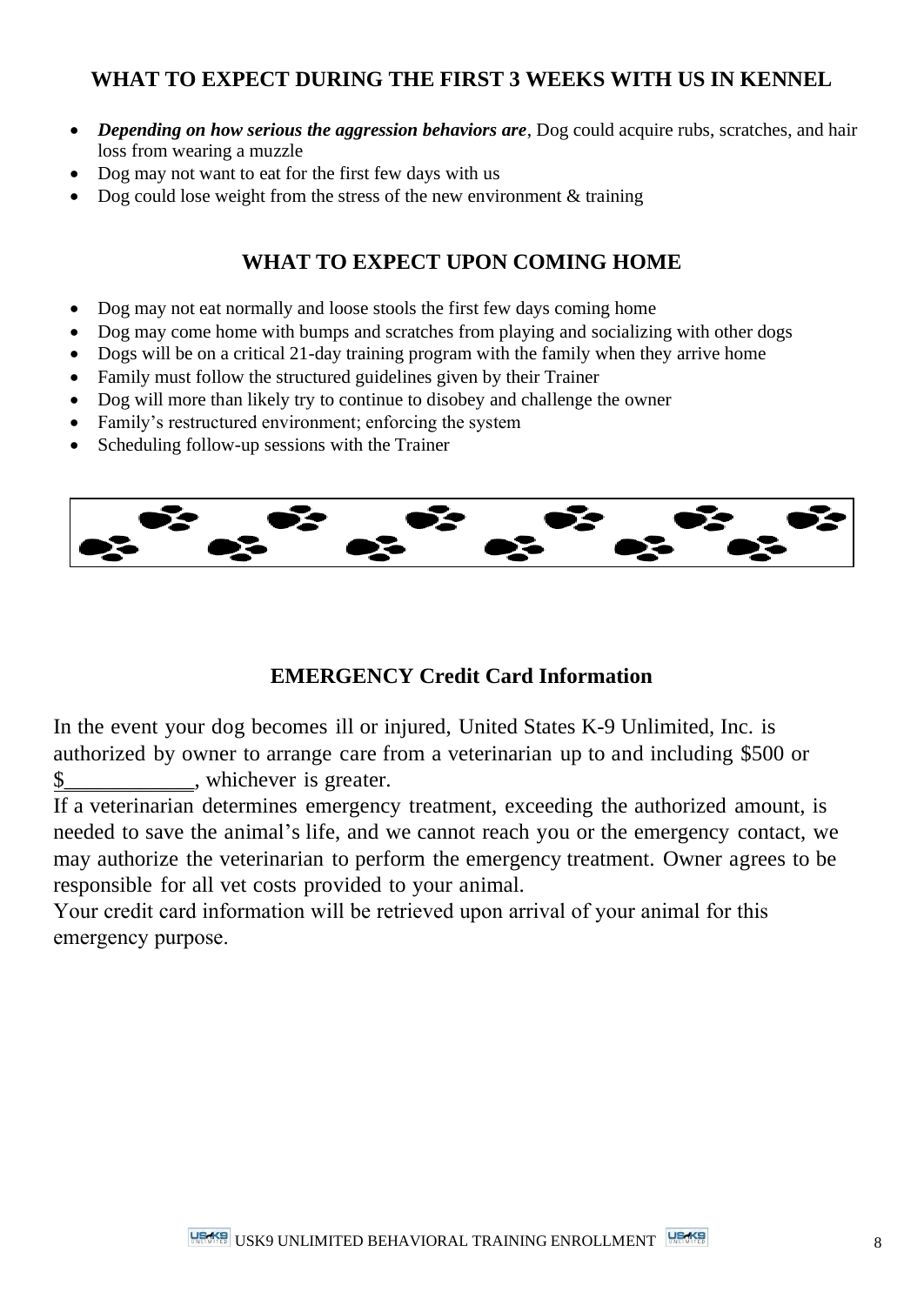This Agreement entered into between USK9 Unlimited, Inc., and above listed "Owner" whereby the parties hereby agree to board the animal(s) as set forth in the information section of this agreement, which is incorporated fully herein. USK9 Unlimited, Inc., will provide care and feeding of the animal(s) in the normal course. Said care and feeding shall be limited to normal, daily requirements for a healthy animal including shelter, food, water, and normal exercise opportunity.

Nothing contained herein shall be construed as to require USK9 Unlimited to be responsible for any injury, illness, loss, theft, or any damage to the animal(s) which caused by any force or occurrence other than the direct negligence and/or actions of USK9 Unlimited.

The Customer hereby certifies that the animal(s) being boarded are/is in good health, free of all contagious diseases and parasites and requires no medications or other special treatment other than as specifically agreed to between the parties in writing. As such, USK9 Unlimited will have no responsibility for medical care or attention for the animal(s). Notwithstanding the above, in the event the animal(s) should contract any illness or suffer any injury, USK9 Unlimited will immediately notify the parties above and/or the veterinarian listed in the information section of the agreement.

In the event that veterinary care is required, the customer agrees that all costs for said veterinary care shall be solely at the expense of the customer and shall indemnify USK9 Unlimited from any and all claims and charges which may result from the rendering of securing necessary veterinary care. In the event that emergency care or treatment of the animal(s) is required and US K9 Unlimited is unable to contact either the customer of the veterinary designated by the customer, USK9 Unlimited will make it's best efforts to attempt to seek veterinarian care of treatment for the animal(s) through a veterinarian of US K9 Unlimited choosing. However, USK9 Unlimited assumes no liability or responsibility for said veterinary care and treatment and shall not be responsible for the payment of any veterinary fees incurred. In the event that USK9 Unlimited is required to expend any sums of money for veterinary care or other extraordinary expenses for the animal(s)other than as particularly provided in this agreement, USK9 Unlimited reserves the right to add said expenses to the charges due an payable by Customer before the animal(s) is released from US K9 Unlimited custody.

In the event USK9 Unlimited will be required to withhold deliver of the animal(s), the Customer agrees to be responsible for additional per diem boarding charges until such time as the entire account has been satisfied. Customer agrees that they will re-take possession of its animal(s) on the date provided for this agreement or any extension thereof mutually agreed to by the parties. In the event that the Customer should fail to retrieve the animal(s) within one (1) week of the date specified in this agreement without written notification via fax or letter, USK9 Unlimited reserves the right to dispose of, sell, or donate the animal(s) at USK9 Unlimited's discretion.

USK9 Unlimited assumes no responsibility for any damages which may result in any manner or form due to Customer's failure to retrieve their animal(s) at the designated time. In the event that any action be taken to collect any fees outstanding pursuant to this agreement or to otherwise enforce this agreement, whether suit be brought or not, USK9 Unlimited shall be entitled to recover it's attorney's fees and costs, including attorney's fees and costs on appeal.

Any claims, disputes or litigation arising from this agreement shall be held in the 15<sup>th</sup> Judicial District Court, Parish of Vermillion, Louisiana, and the parties hereby consent to the venue of said court for all controversies arising from this agreement. Provided, however, that the Seller, in its sole option, may initiate litigation in any court that has competent jurisdiction, over the parties to the claim or suit over the dog or over the claim itself. Louisiana law is agreed to apply to this contract.